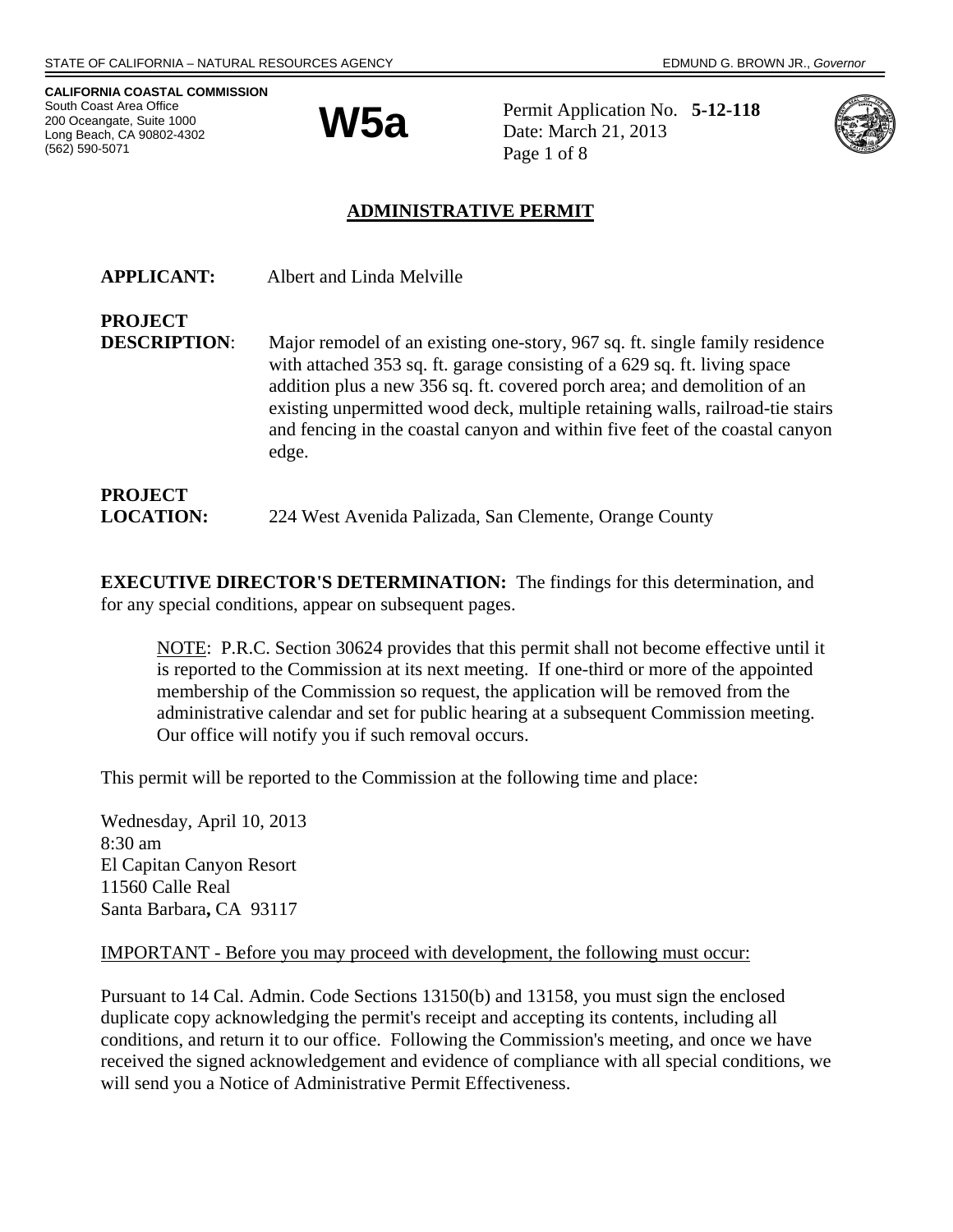## **BEFORE YOU CAN OBTAIN ANY LOCAL PERMITS AND PROCEED WITH DEVELOPMENT, YOU MUST HAVE RECEIVED BOTH YOUR ADMINISTRATIVE PERMIT AND THE NOTICE OF PERMIT EFFECTIVENESS FROM THIS OFFICE.**

 CHARLES LESTER Executive Director

 By: Liliana Roman Title: Coastal Program Analyst

#### **STANDARD CONDITIONS:**

- 1. Notice of Receipt and Acknowledgment. The permit is not valid and development shall not commence until a copy of the permit, signed by the permittee or authorized agent, acknowledging receipt of the permit and acceptance of the terms and conditions, is returned to the Commission office.
- 2. Expiration. If development has not commenced, the permit will expire two years from the date on which this permit is voted on by the Commission. Development shall be pursued in a diligent manner and completed in a reasonable period of time. Application for extension of the permit must be made prior to the expiration date.
- 3. Interpretation. Any questions of intent or interpretation of any term or condition will be resolved by the Executive Director or the Commission.
- 4. Assignment. The permit may be assigned to any qualified person, provided assignee files with the Commission an affidavit accepting all terms and conditions of the permit.
- 5. Terms and Conditions Run with the Land. These terms and conditions shall be perpetual, and it is the intention of the Commission and the permittee to bind all future owners and possessors of the subject property to the terms and conditions.

**SPECIAL CONDITIONS:** See pages six to eight.

#### **EXECUTIVE DIRECTOR'S DETERMINATION (continued):**

The Executive Director hereby determines that the proposed development is a category of development, which, pursuant to PRC Section 30624, qualifies for approval by the Executive Director through the issuance of an Administrative Permit. Subject to Standard and Special Conditions as attached, said development is in conformity with the provisions of Chapter 3 of the Coastal Act of 1976 and will not have any significant impacts on the environment within the meaning of the California Environmental Quality Act. If located between the nearest public road and the sea, this development is in conformity with the public access and public recreation policies of Chapter 3.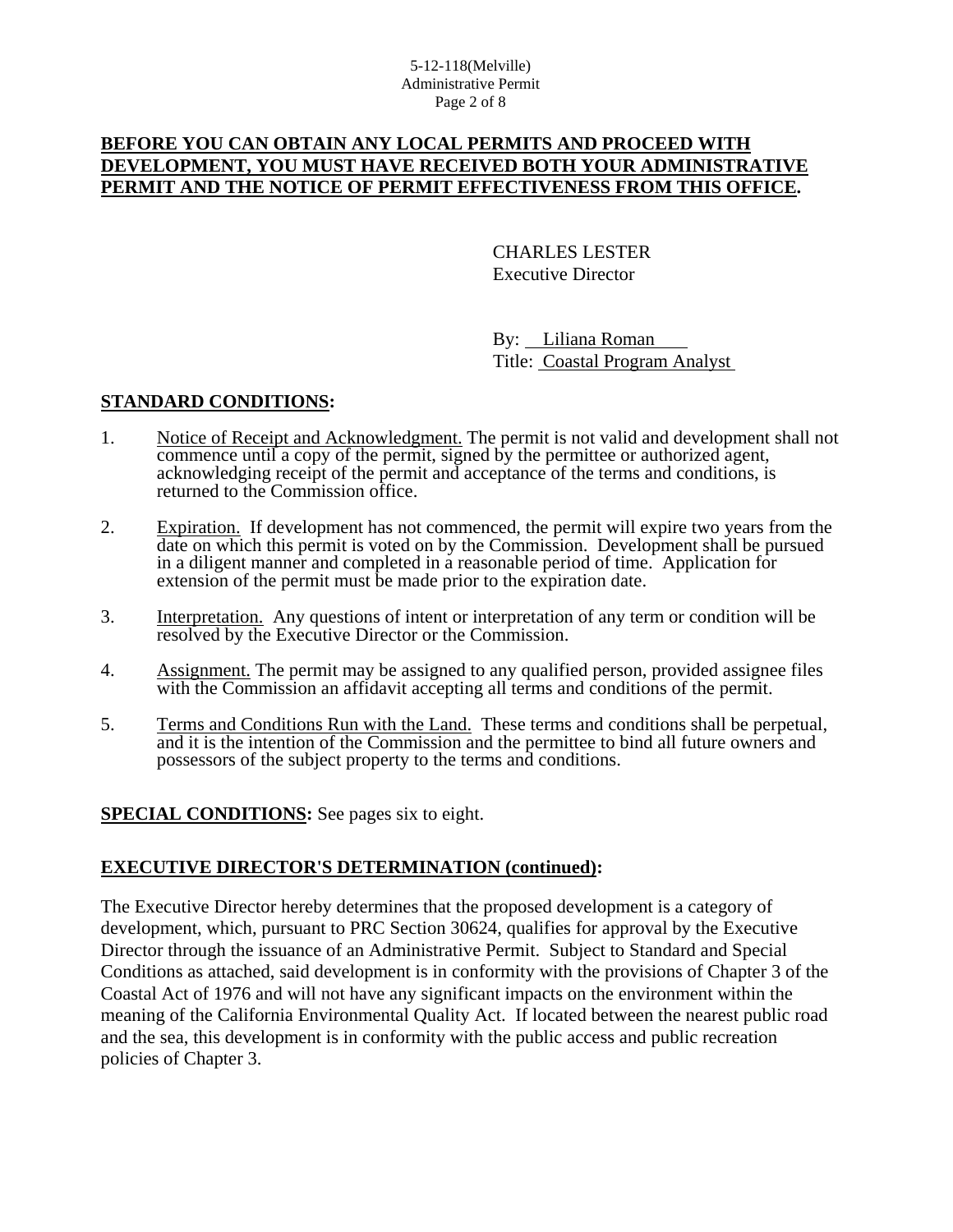#### 5-12-118(Melville) Administrative Permit Page 3 of 8

## **FINDINGS FOR EXECUTIVE DIRECTOR'S DETERMINATION:**

#### **A. Project Location and Description**

The project site is located at 224 W. Avenida Palizada, San Clemente, Orange County (Exhibit 1). The 12,467 sq. ft. lot is a coastal canyon lot along Palizada Canyon. The site is within an existing urban residential area surrounded by single family residences. The City of San Clemente Land Use Plan (LUP) designates the site as Residential Low (RL) single family residential units; the proposed project is a single-family residence allowable under this designation.

The applicant is proposing a major remodel of an existing one-story, 967 sq. ft. single family residence with attached 353 sq. ft. garage consisting of a complete interior remodel and a 629 sq. ft. living space addition plus a 356 sq. ft. covered porch area. Additionally, the applicant is proposing the demolition of an existing unpermitted wood deck, multiple retaining walls, railroadtie stairs and fencing in the coastal canyon and within five feet of the coastal canyon edge (Exhibit 3). The proposed remodel is considered new development as the proposed addition to the existing structure will increase the square footage of the existing structure by more than fifty percent (i.e., a 629 sq. ft. addition to the existing 967 sq. ft. is a 65% increase). The proposed addition is on the canyon ward side of the lot and meets the certified LUP policy regarding coastal canyon setback, as the proposed new development is a minimum of 30% depth of the lot, and not less than 15 feet from the canyon edge.

To address water quality concerns, the applicant is proposing to install new roof downspouts directing runoff from the roof to a new 5' wide permeable gravel walkway along the side yards and on the portion of the residence facing the coastal canyon. The existing driveway will continue to direct runoff towards the frontage road and into the City's stormdrain system. No new landscaping is proposed as part of the addition/remodel; however, the applicant agrees to the installation of erosion control measures to prevent any possible soil erosion in the canyon following removal of the unpermitted development.

#### Coastal Canyon Setback

The proposed development is located on the rim of a coastal canyon lot. Palizada Canyon is one of seven coastal canyons designated as environmentally sensitive habitat area (ESHA) in the certified LUP (Exhibit 2). The applicant's property extends to the canyon bottom. The canyon is considered somewhat degraded at this particular site due to the presence of both native and nonnative plant species throughout the canyon and due to the construction of a wood deck over the canyon edge and railroad tie stairs down the canyon face. No portion of the applicant's development area contains resources that rise to the level of ESHA. Nevertheless, preservation and enhancement of the City's coastal canyons is a goal supported by both the environmental protection policies of the Coastal Act, and the policies of the City's certified LUP which were designed for habitat protection and enhancement; to minimize visual impacts and landform alteration; to avoid cumulative adverse impacts of development encroachment into the canyon; and as a means to limit brush management necessary for fire protection. Encroachment into the canyon by development increases the potential for the introduction of non-native plant species,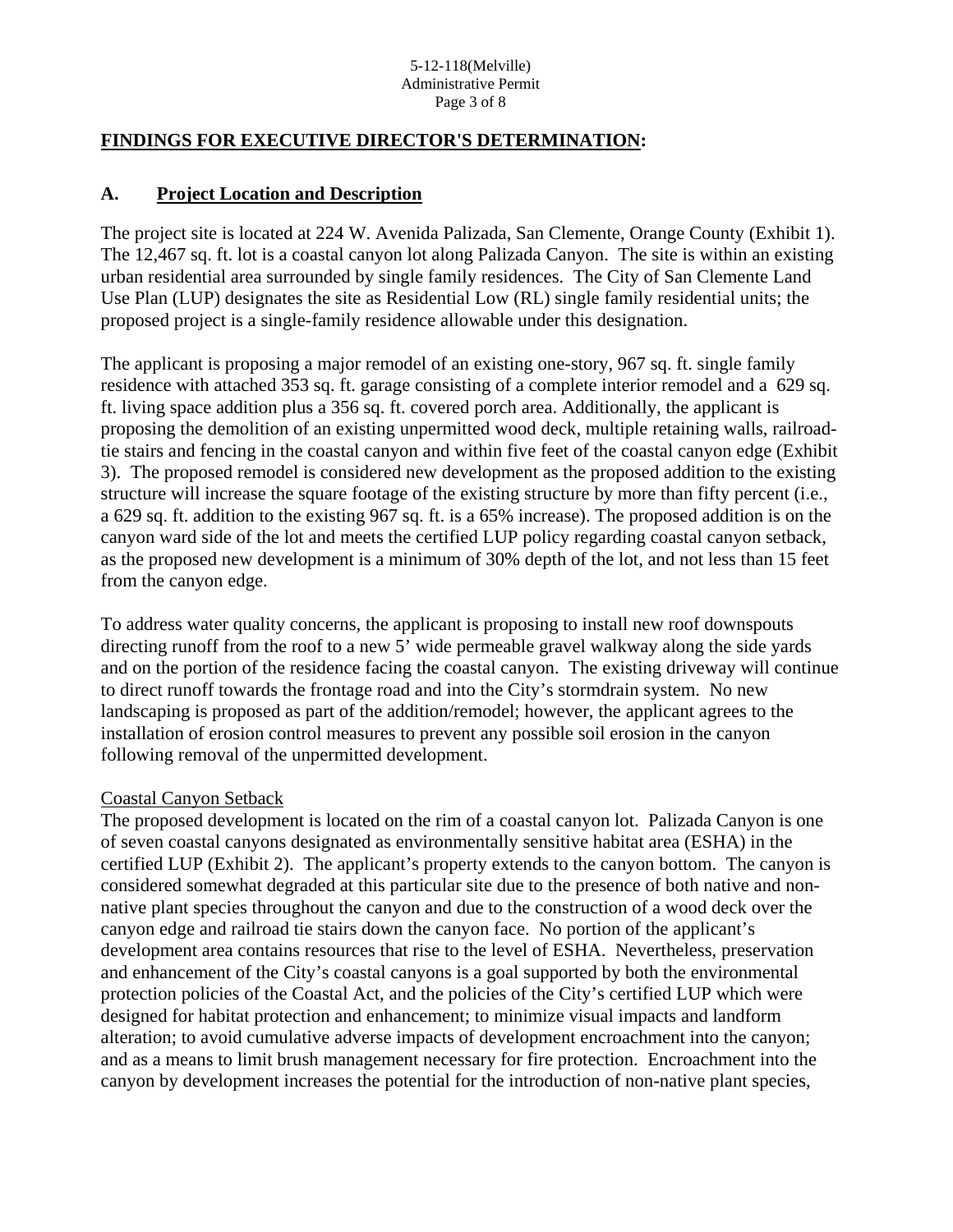and predation of native species by domestic animals, and destabilization of the canyon from excess irrigation. Encroaching development also threatens the visual quality of the canyons. As proposed, the addition is on the canyon ward side of the lot and meets one of three possible coastal canyon setbacks identified in the certified LUP. The proposed new development is a minimum of 30% depth of the lot, and not less than 15 feet from the canyon edge.

Most projects along the coast involve some form of unpredictable risks whether it be from flooding, wave uprush, erosion, earthquakes or fires, to name a few. The proposed project is located atop a coastal canyon rim, which is an area that may be subject to potential damage or destruction from natural hazards, including slope instability, erosion, landslides, and earth movement given the general nature of coastal canyons in certain parts of the California coast and seismic activity of nearby faults. If the applicant nevertheless chooses to proceed with the project, the Commission requires the applicant to assume the liability from these associated risks and therefore imposes **Special Condition #2**. Through the assumption of risk condition, the applicant acknowledges the nature of the geologic hazards that exists on the site and that may affect the safety of the proposed development.

Because of the potential for future improvements to the proposed residence or associated landscaping which could potentially adversely impact the geologic stability and/or environmentally sensitive habitat area concerns expressed in this staff report, the Commission imposes **Special Condition #4**. This condition informs the applicant that future development at the site requires an amendment to this permit (5-12-118) or a new coastal development permit. Future development includes, but is not limited to, structural additions, installation of any hardscape and/or decks, landscaping and fencing. Therefore, as conditioned, the Commission finds that the development conforms to the requirements of Sections 30251 and 30253 of the Coastal Act regarding the siting of development in areas that minimize landform alteration and addresses hazards.

# **B. Water Quality**

The proposed development has a potential for discharge of polluted runoff from the project site into nearby coastal waters. The storage or placement of construction material, debris, or waste in a location where it could be discharged into coastal waters would result in an adverse effect on the marine environment. To reduce the potential for construction related impacts on water quality, the Commission imposes special conditions requiring, but not limited to, the appropriate storage and handling of construction equipment and materials to minimize the potential of pollutants to enter coastal waters. Therefore, the Commission finds that the proposed development, as conditioned, conforms to Sections 30230 and 30231 of the Coastal Act regarding the protection of water quality to promote the biological productivity of coastal waters and to protect human health.

## **C. Development**

Development adjacent to slopes such as those found on canyons or hillsides is inherently hazardous. To minimize risks to life and property the development has been conditioned to: require an appropriate set-back from the top of the slope, for conformance with a drainage and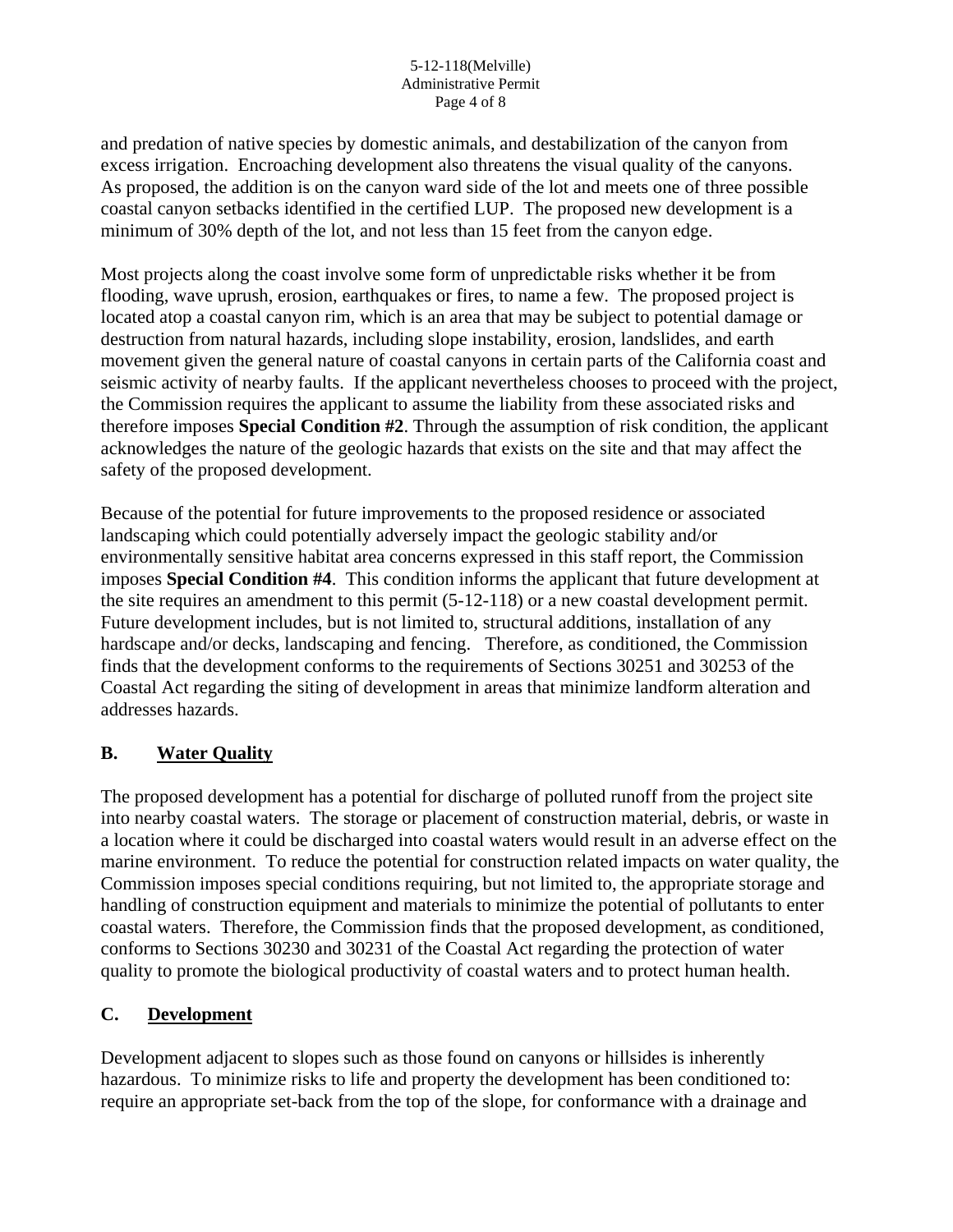runoff control plan to minimize percolation of water into the slope and that future improvements must come back to the Commission for review. As conditioned, the Commission finds that the development conforms to the requirements of Sections 30235 and 30253 of the Coastal Act regarding the siting of development in hazardous locations.

# **D. Local Coastal Program**

The Commission certified the Land Use Plan for the City of San Clemente on May 11, 1988, and certified an amendment approved in October 1995. On April 10, 1998, the Commission certified with suggested modifications the Implementation Plan portion of the Local Coastal Program. The suggested modifications expired on October 10, 1998. The City re-submitted on June 3, 1999, but withdrew the submittal on October 5, 2000. As conditioned, the proposed development is consistent with Chapter 3 of the Coastal Act and with the certified Land Use Plan for the area. Approval of the project, as conditioned, will not prejudice the ability of the local government to prepare a Local Coastal Program that is in conformity with the provisions of Chapter 3.

## **E. California Environmental Quality Act (CEQA)**

As conditioned, there are no feasible alternatives or additional feasible mitigation measures available that would substantially lessen any significant adverse effect that the activity may have on the environment. Therefore, the Commission finds that the proposed project, as conditioned to mitigate the identified impacts, is the least environmentally damaging feasible alternative and can be found consistent with the requirements of the Coastal Act to conform to CEQA.

## **F. Unpermitted Development**

Development has occurred on the subject site without benefit of the required coastal development permit including construction of wood deck, rail road tie stairs, fencing and retaining walls. This development occurred on the canyon face or within five feet of the edge of a canyon that is identified in the City's certified Land Use Plan as an environmentally sensitive habitat area. Consequently, even if it were considered to be the sort of work that is normally associated with a single-family residence, the work that was undertaken constitutes development that requires a coastal development permit application.

As further described above, a site specific review confirms that the habitat on the canyon slope on this property is somewhat degraded due to the predominance of non-native plant species interspersed with scattered native species. As such, no portion of the area at this particular subject site that is proposed to be developed contains resources that rise to the level of ESHA. Nevertheless, preservation and enhancement of the City's coastal canyons is a goal supported by both the environmental protection policies of the Coastal Act, and the certified LUP. The proposed addition is sufficiently setback from the canyon edge and will therefore not impact the coastal canyon habitat; and the proposed work in the canyon itself will remove structures within the canyon habitat which is compatible with any ESHA that may be exist within the canyon.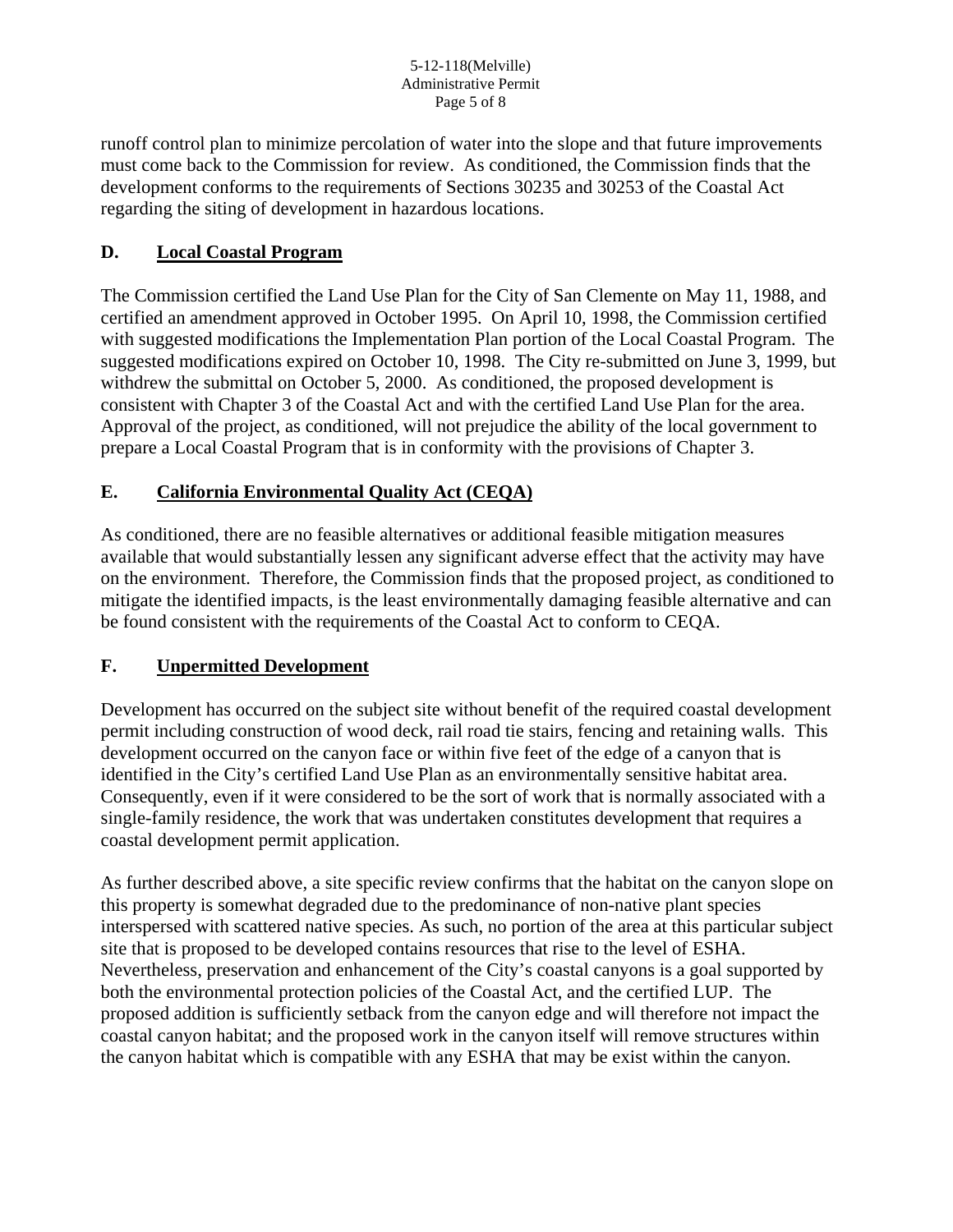The applicant proposes to resolve the unpermitted development on the subject site through this Coastal Development Permit application by proposing the demolition and removal of the nonconforming unpermitted development. Additionally, to ensure that the unpermitted development components of this application are resolved in a timely manner, **Special Condition #1** requires that the applicant satisfy all conditions of this permit which are prerequisite to the issuance of this permit, failure to comply with this requirement may result in the institution of enforcement action under the provisions of Chapter 9 of the Coastal Act.

Consideration of the permit application by the Commission has been based solely on the consistency of the proposed development with the policies of Chapter 3 of the Coastal Act. The certified San Clemente Land Use Plan was used as guidance by the Commission in reaching its decision.

# **SPECIAL CONDITIONS:**

1. **Conformance to Proposed Plans.** The applicant shall conform with the proposed architectural plans and drainage and run-off control plans submitted to the Commission on February 12, 2013, prepared by Dream Home Building and Design LLC which indicates the removal of existing non-conforming unpermitted development beyond the canyon edge in the form of railroad tie stairs located beyond the canyon edge, removal of an existing wood deck built over the canyon edge, and removal of two low retaining walls built at the canyon edge or within five feet of the canyon edge. The edge of the north facing canyon is generally depicted along the 150 foot contour line along the western end of the canyon and along the 154 foot contour on the eastern end of the coastal canyon.

The permittee shall undertake development in accordance with the approved final plans. The proposed removal of unpermitted development must be completed within 180 days from the date the Notice of Administrative Permit Effectiveness. Failure to comply with this requirement may result in the institution of enforcement action under the provisions of Chapter 9 of the Coastal Act. Any proposed changes to the approved final plans shall be reported to the Executive Director. No changes to the approved final plans shall occur without a Commission amendment to this coastal development permit unless the Executive Director determines that no amendment is legally required.

2. **Assumption of Risk, Waiver of Liability and Indemnity.** By acceptance of this permit, the applicant acknowledges and agrees (i) that the site may be subject to hazards from slope instability, erosion, landslides, and earth movement; (ii) to assume the risks to the applicant and the property that is the subject of this permit of injury and damage from such hazards in connection with this permitted development; (iii) to unconditionally waive any claim of damage or liability against the Commission, its officers, agents, and employees for injury or damage from such hazards; and (iv) to indemnify and hold harmless the Commission, its officers, agents, and employees with respect to the Commission's approval of the project against any and all liability, claims, demands, damages, costs (including costs and fees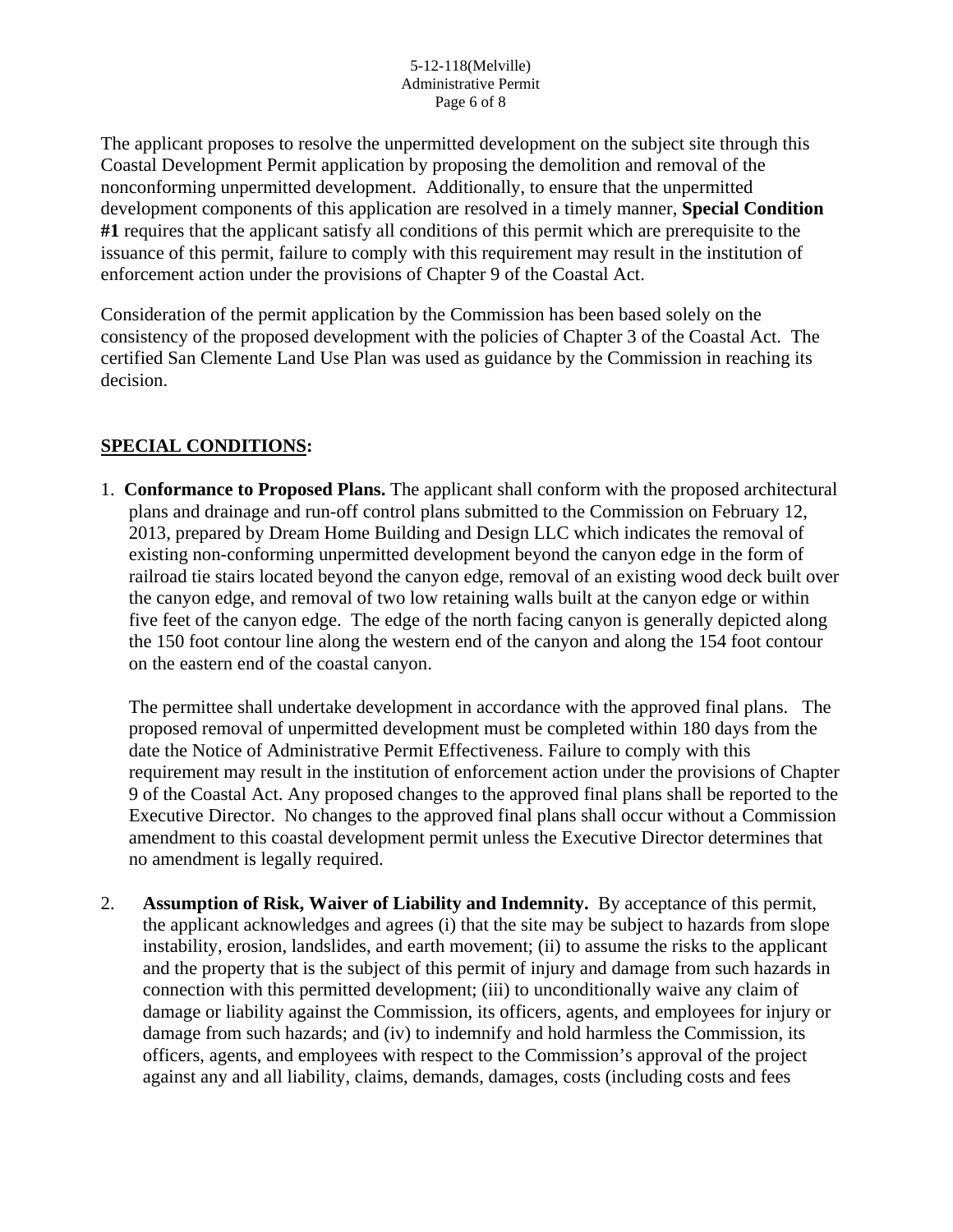#### 5-12-118(Melville) Administrative Permit Page 7 of 8

incurred in defense of such claims), expenses, and amounts paid in settlement arising from any injury or damage due to such hazards.

- 3. **Construction Best Management Practices.** The permittee shall comply with the following construction-related requirements and shall do so in a manner that complies with all relevant local, state and federal laws applicable to each requirement:
	- (1) No construction materials, debris, or waste shall be placed or stored where it may be subject to wave, wind, rain, or tidal erosion and dispersion;
	- (2) Any and all debris resulting from construction activities shall be removed from the project site within 24 hours of completion of the project;
	- (3) Construction debris and sediment shall be removed from construction areas each day that construction occurs to prevent the accumulation of sediment and other debris which may be discharged into coastal waters;
	- (4) Erosion control/sedimentation Best Management Practices (BMP's) shall be used to control dust and sedimentation impacts to coastal waters during construction. BMP's shall include, but are not limited to: placement of sand bags around drainage inlets to prevent runoff/sediment transport into coastal waters; and
	- (5) All construction materials, excluding lumber, shall be covered and enclosed on all sides, and as far away from a storm drain inlet and receiving waters as possible.
	- (6) Landscaping or erosion control measures shall be implemented to address soil erosion in the canyon following removal of the unpermitted development (i.e., plantings, jute netting, etc.)

Best Management Practices (BMP's) designed to prevent spillage and/or runoff of construction-related materials, sediment, or contaminants associated with construction activity shall be implemented prior to the onset of such activity. Selected BMP's shall be maintained in a functional condition throughout the duration of the project. Such measures shall be used during construction:

> (1) The applicant shall ensure the proper handling, storage, and application of petroleum products and other construction materials. These shall include a designated fueling and vehicle maintenance area with appropriate berms and protection to prevent any spillage of gasoline or related petroleum products or contact with runoff. It shall be located as far away from the receiving waters and storm drain inlets as possible;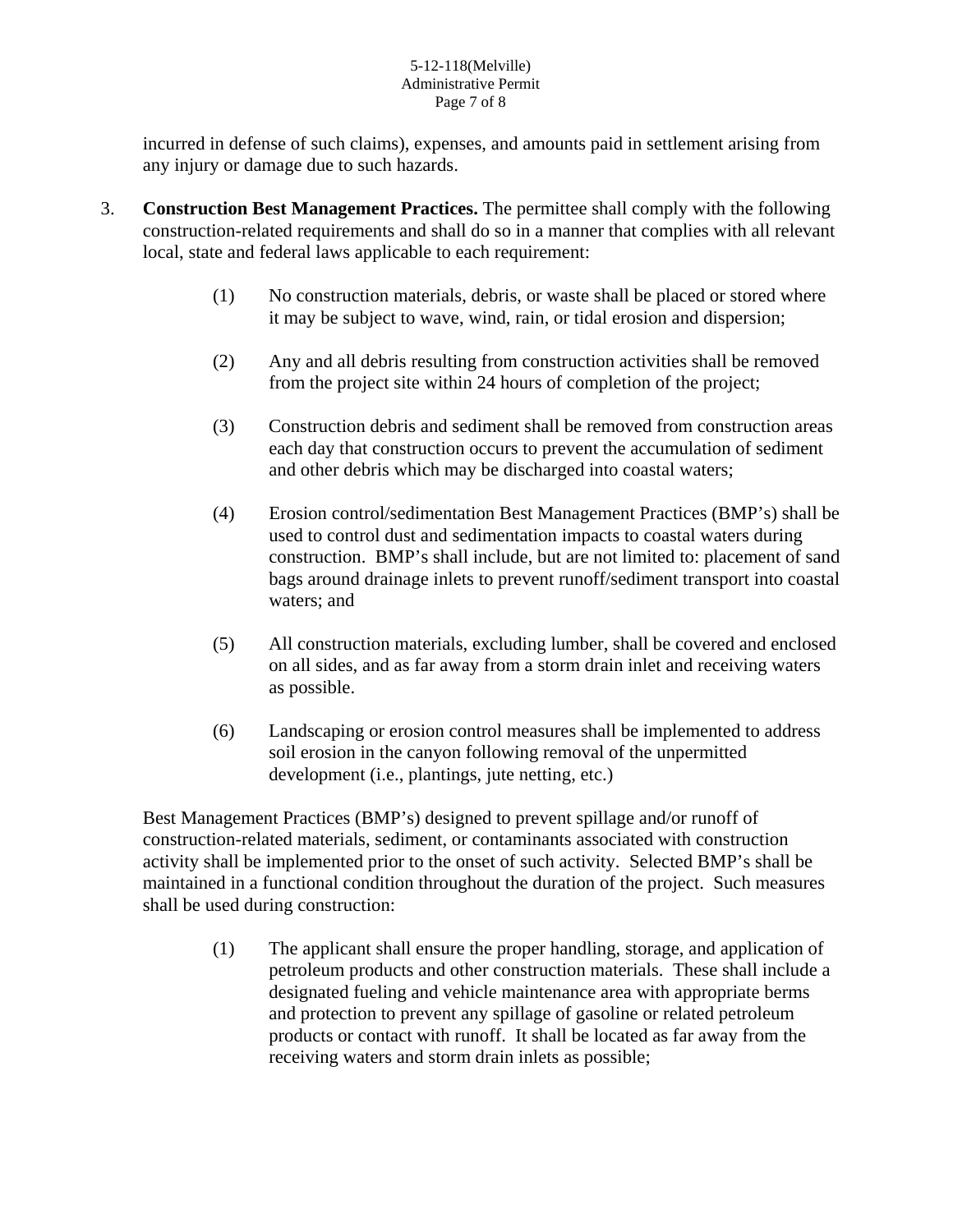#### 5-12-118(Melville) Administrative Permit Page 8 of 8

- (2) The applicant shall develop and implement spill prevention and control measures;
- (3) The applicant shall maintain and wash equipment and machinery in confined areas specifically designed to control runoff. Thinners or solvents shall not be discharged into sanitary or storm sewer systems. Washout from concrete trucks shall be disposed of at a location not subject to runoff and more than 50 feet away from a stormdrain, open ditch or surface water; and
- (4) The applicant shall provide adequate disposal facilities for solid waste, including excess concrete, produced during construction.
- 4. **Future Improvements.** This permit is only for the development described in Coastal Development Permit No. 5-12-118. Pursuant to Title 14 California Code of Regulations Section 13253(b)(6), the exemptions otherwise provided in Public Resources Code Section 30610(b) shall not apply to this development governed by the Coastal Development Permit No. 5-12-118. Accordingly, any future improvements to the structures authorized by this permit, including but not limited to, repair and maintenance identified as requiring a permit in Public Resources Section 30610(d) and Title 14 California Code of Regulations Sections 13252(a)-(b), shall require an amendment to Permit No. 5-12-118 from the Commission or shall require an additional coastal development permit from the Commission or from the applicable certified local government.

# **ACKNOWLEDGMENT OF PERMIT RECEIPT/ACCEPTANCE OF CONTENTS:**

\_\_\_\_\_\_\_\_\_\_\_\_\_\_\_\_\_\_\_\_\_\_\_\_\_\_\_\_ \_\_\_\_\_\_\_\_\_\_\_\_\_\_\_\_\_\_\_\_\_\_

I/We acknowledge that I/we have received a copy of this permit and have accepted its contents including all conditions.

Applicant's Signature Date of Signing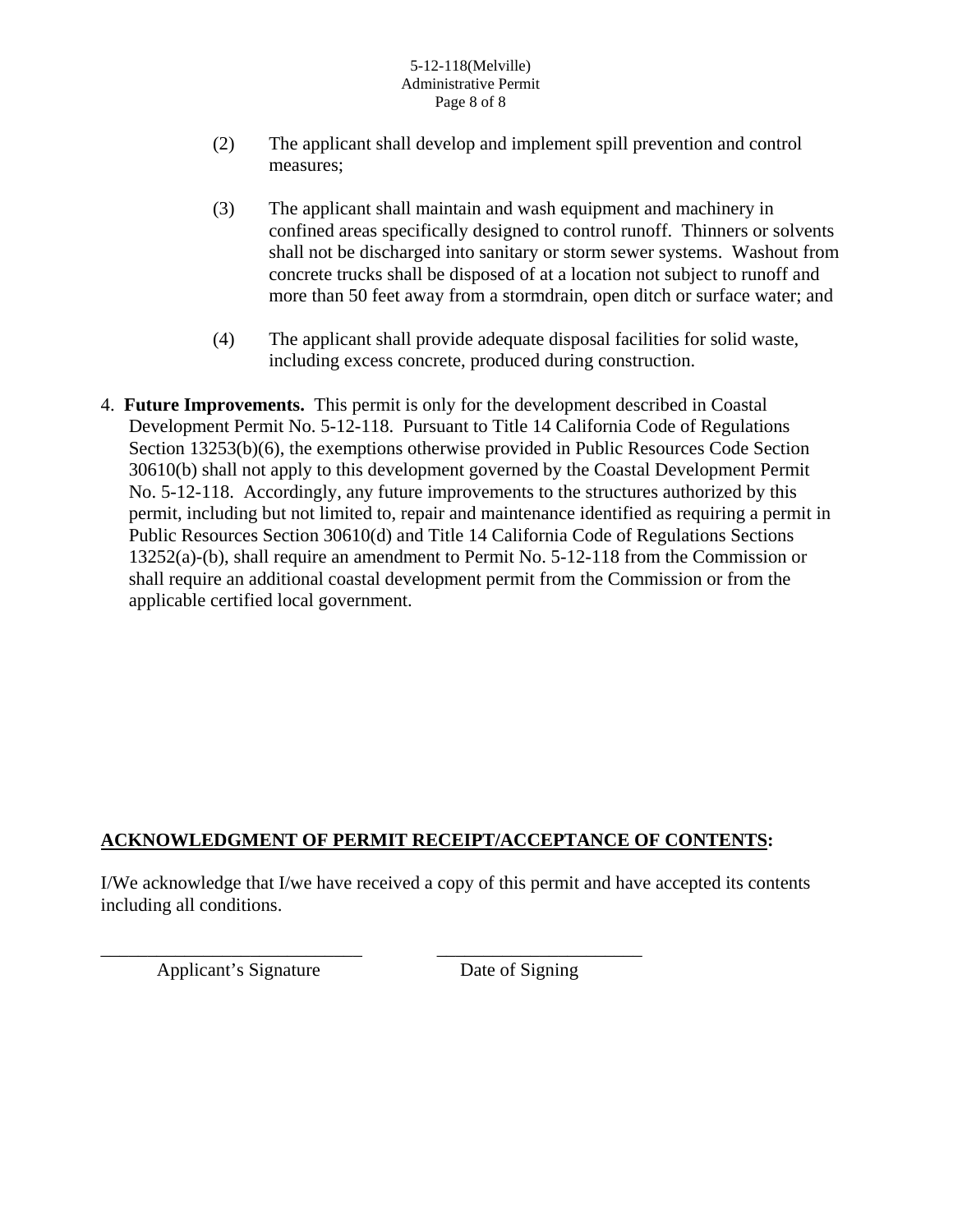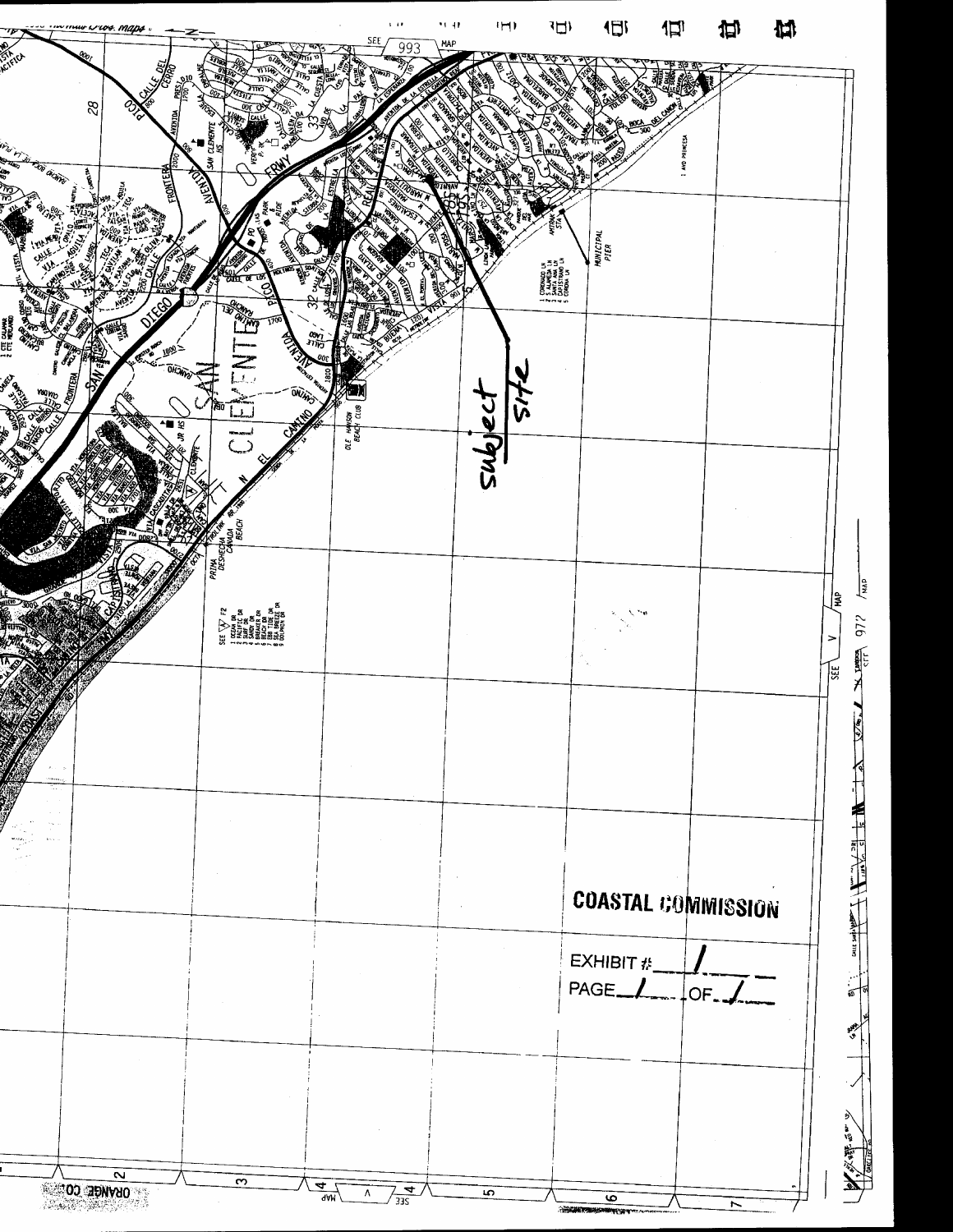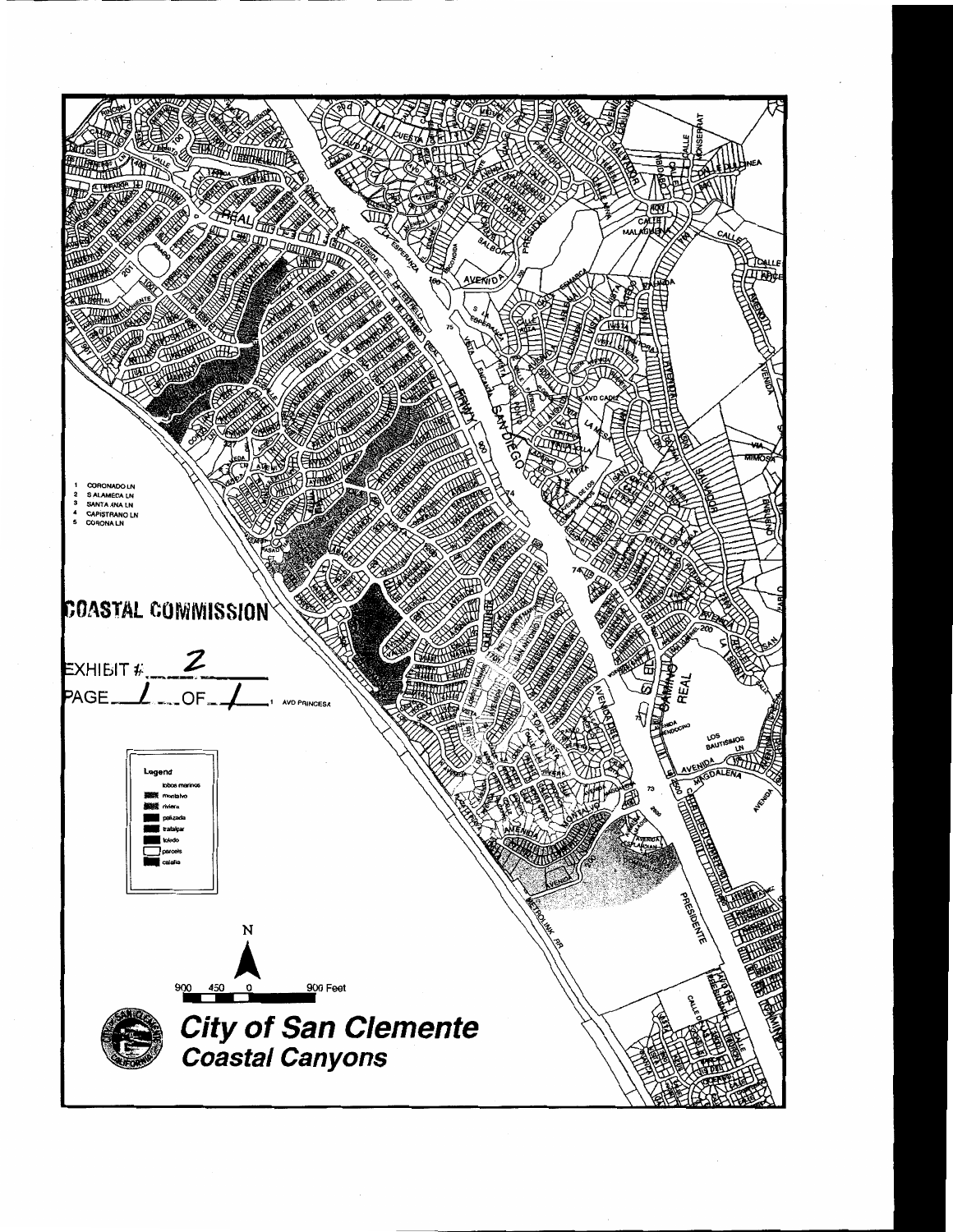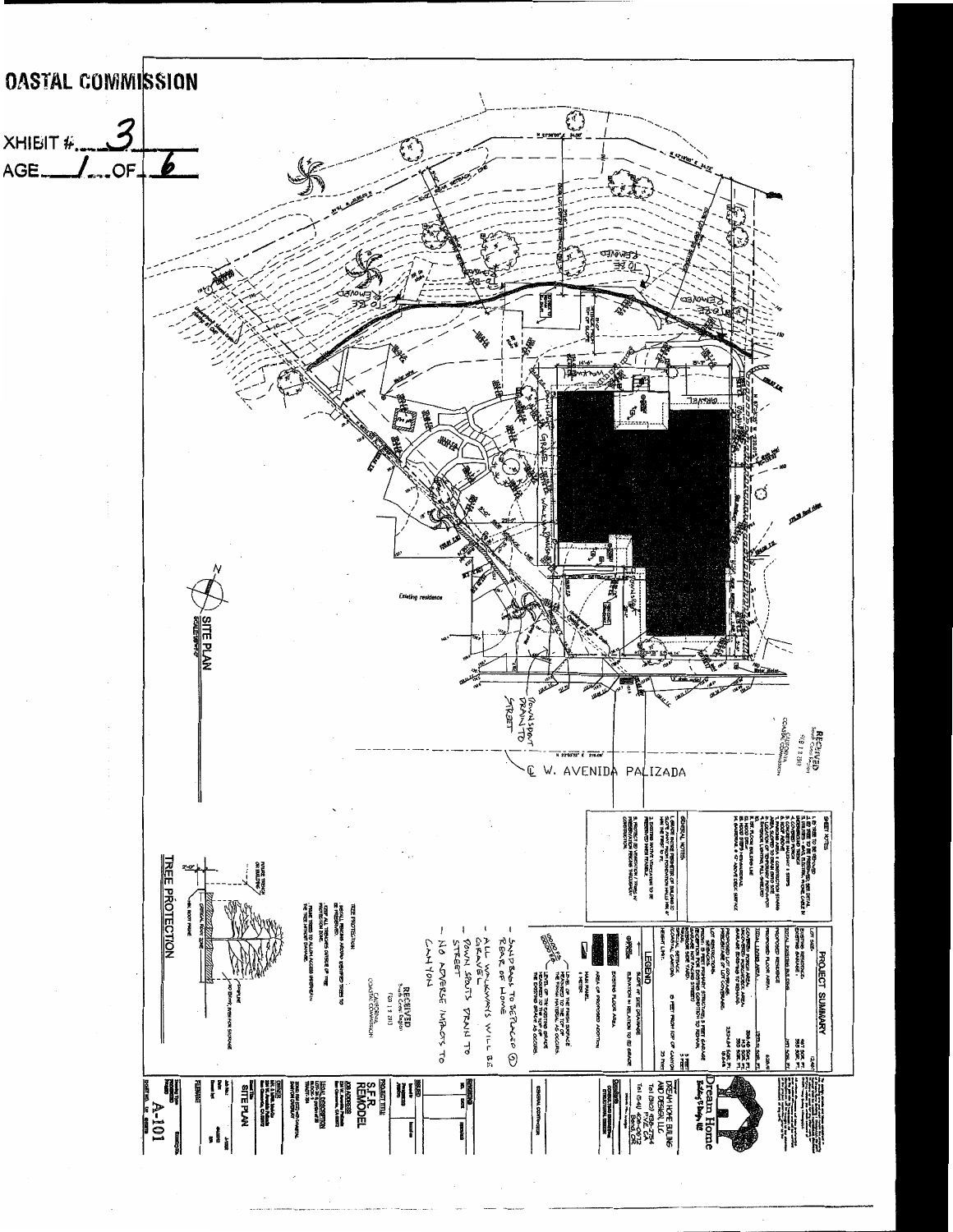**COASTAL COMMISSION** 

EXHIBIT  $\frac{3}{PAGE - B}$ 

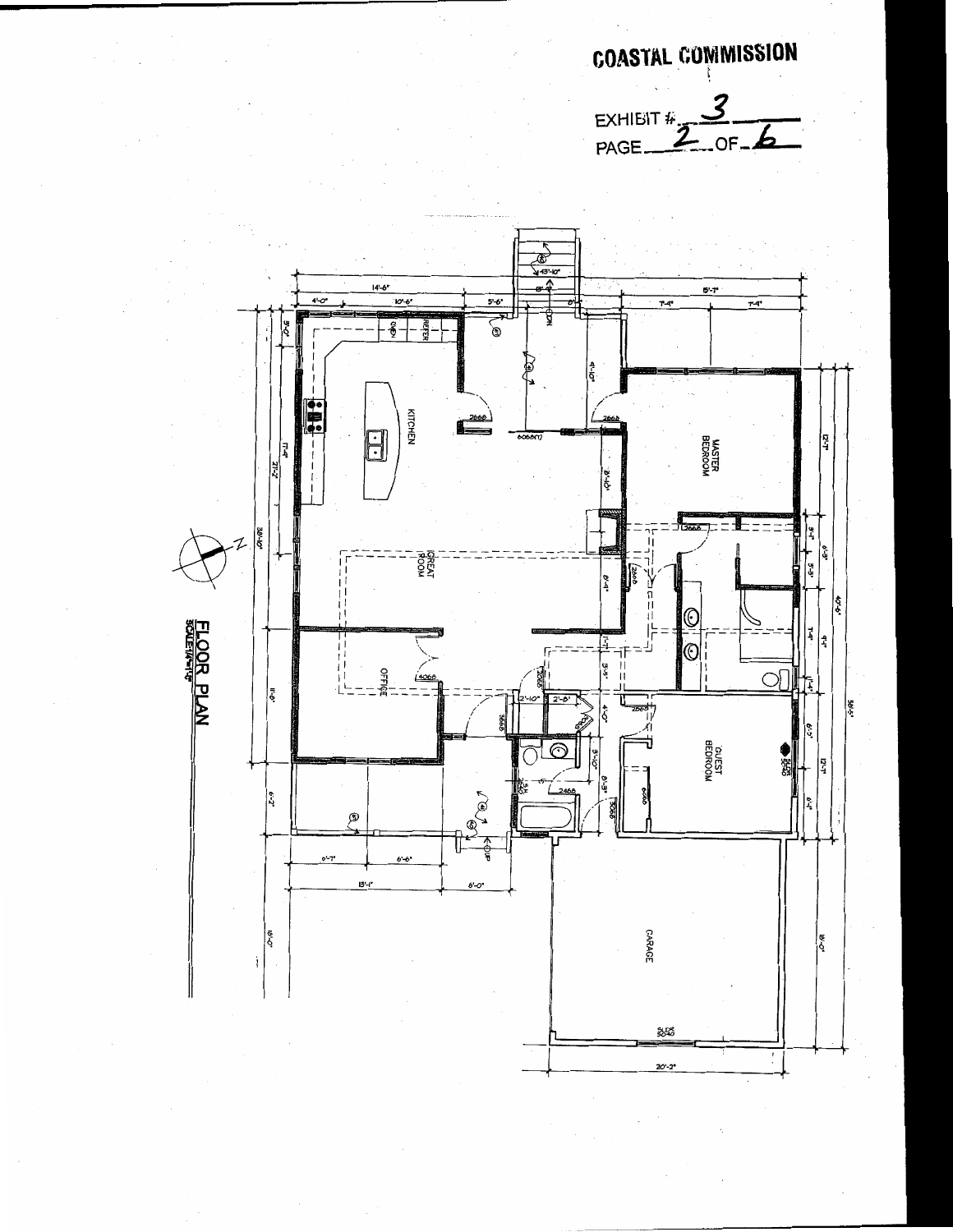

# **COASTAL COMMISSION**

 $\overline{b}$  $OF. 6$ **PAGE**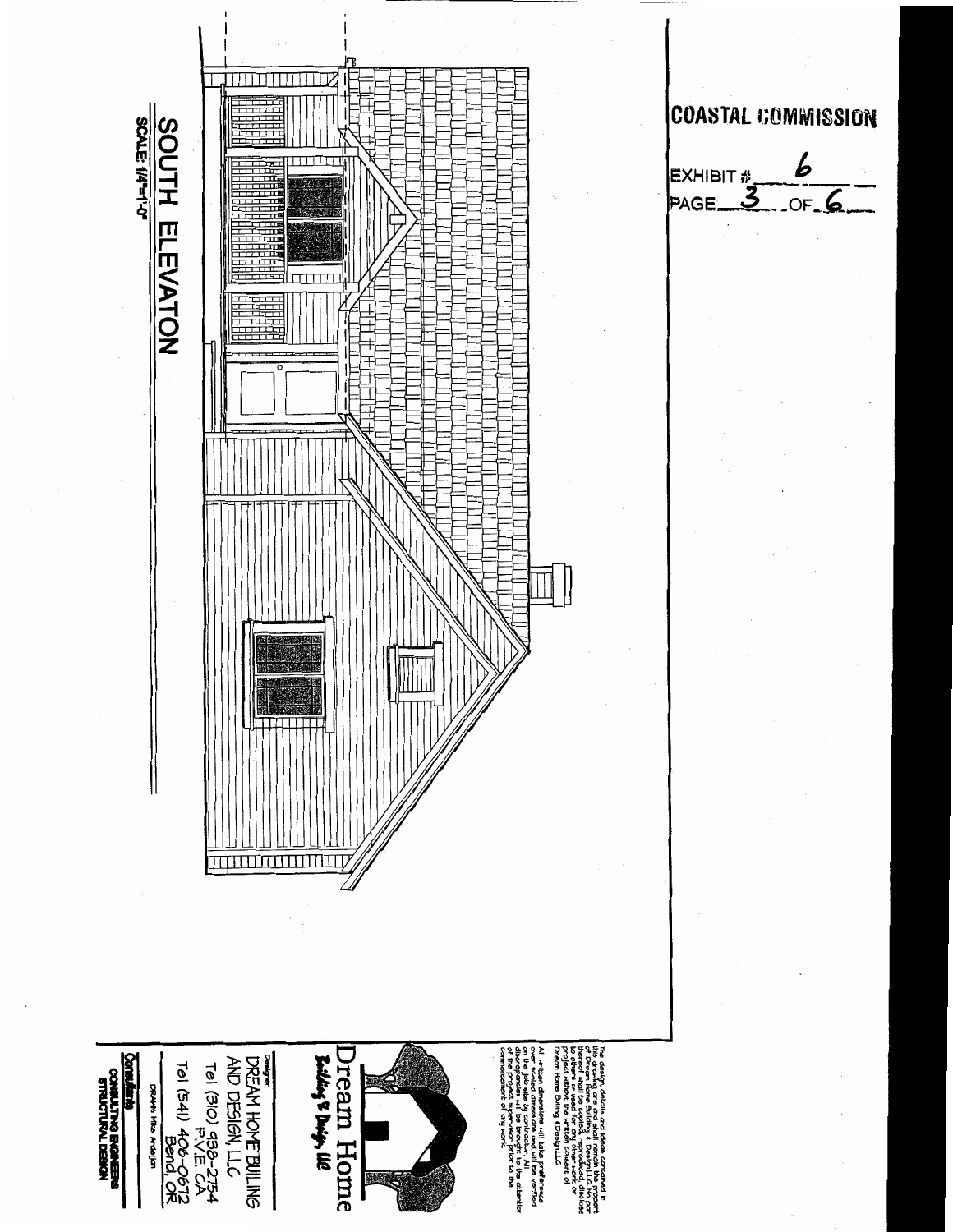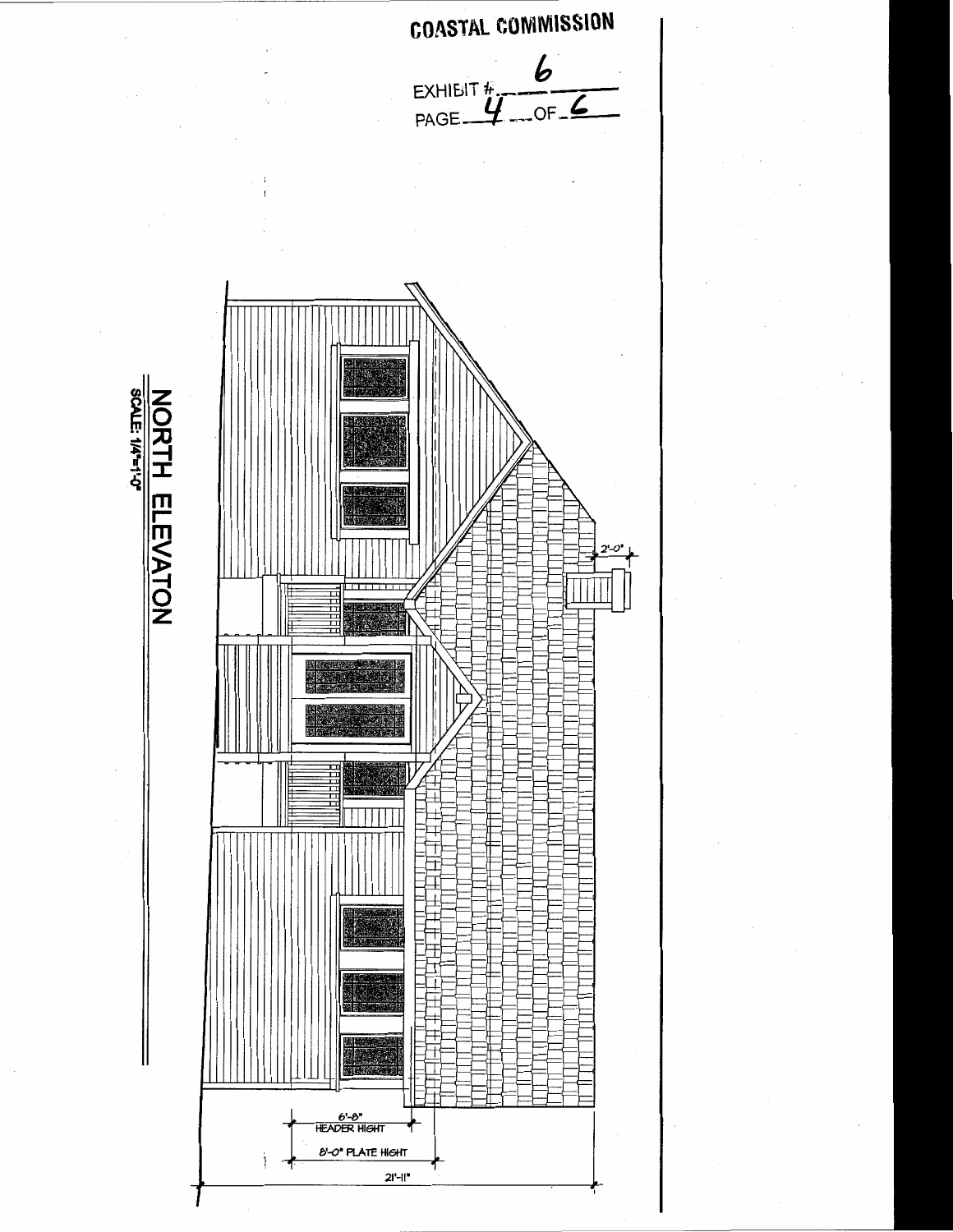

**COASTAL COMMISSION**